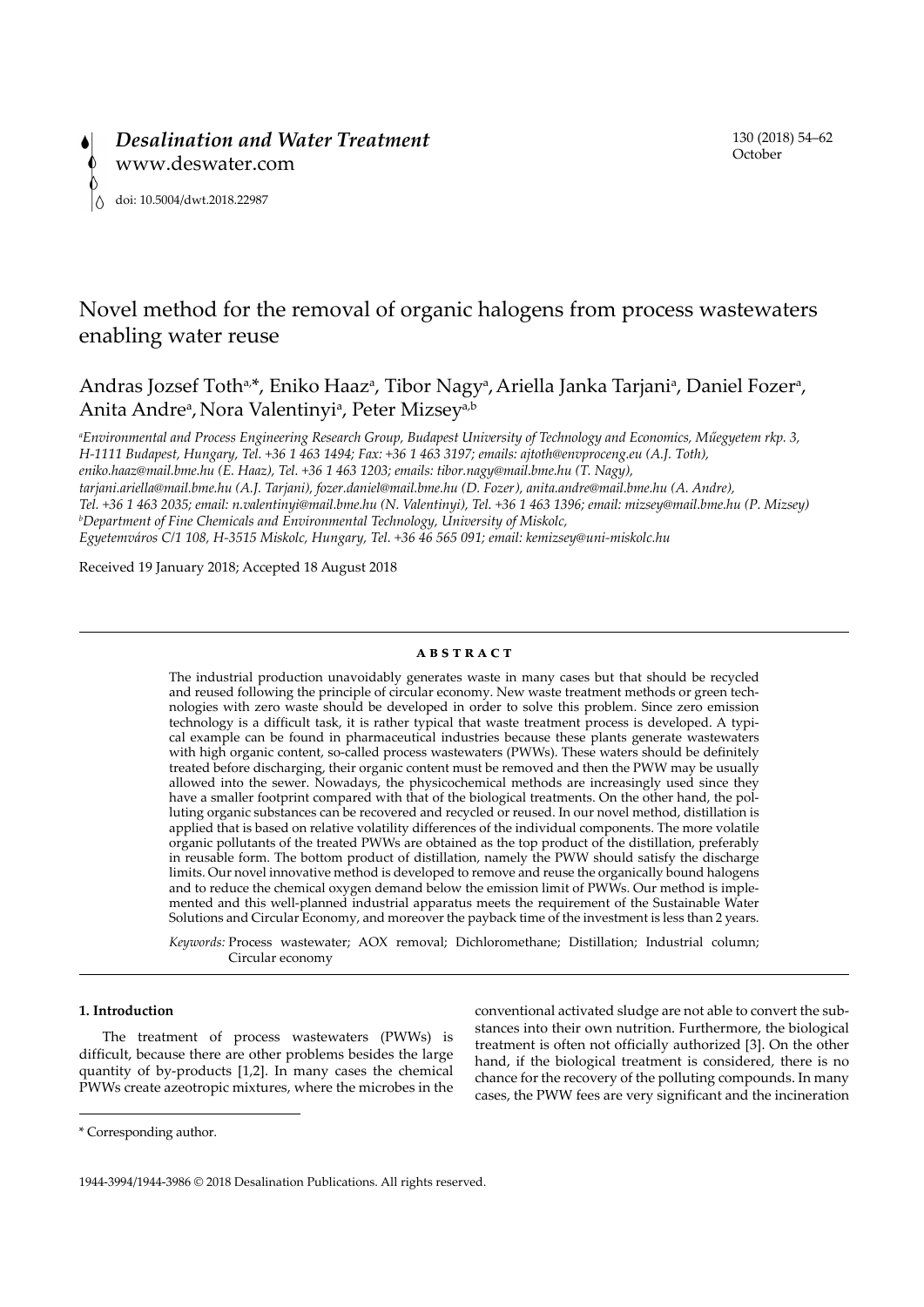is also expensive because of the high water content of the samples. Therefore, cheaper alternative methods are needed to solve the problem [2,4,5].

The large amount of PWW with adsorbable organically bound halogens (AOX) content means serious problem in pharmaceutical industry. AOX is a sum parameter which indicates the overall level of organic halogen compounds (chlorine, bromine, and iodine) in water samples. The emission of AOX into the water in Europe by different industry sectors is shown in Table 1, highlighting the chemical industries in Table 2.

The chemical sector of EU countries generated 353 ton AOX waste in 2010. Within this sector, the production of basic organic chemicals was responsible for almost 90% of all AOX emissions [6]. It is important to emphasize that many organic halogen compounds are persistent and/or toxic. The AOX method has several advantages, for example, it is a very simple and cheap measurement when it is compared with the alternative methods of measuring levels of individual compounds [6].

The advised treatment techniques of AOX removal methods from PWWs: chemical oxidation (pretreatment), wet oxidation (pretreatment), chemical hydrolysis, nanofiltration/reverse osmosis, adsorption [7–9], extraction, evaporation, pervaporation [10,11], stripping, and incineration and distillation [6,12]. Air stripping and its alternative method, steam stripping provides high efficiency up to 99.9% volatile organic compounds (VOC) and AOX removal [13,14].

#### *1.1. Distillation for treatment of process wastewaters*

The distillation of VOCs significantly reduces the chemical oxygen demand (COD) of PWW. The VOC-COD can be

#### Table 1

| The emission of AOX into the water by industry sectors/activities |  |
|-------------------------------------------------------------------|--|
| in Europe in 2010 [6]                                             |  |

| Industry sector            |     | Installation |       | AOX emission |
|----------------------------|-----|--------------|-------|--------------|
|                            | No. | $\%$         | Ton   | $\%$         |
| Urban wastewater treatment | 232 | 62           | 1,045 | 25           |
| Paper and wood             | 61  | 16           | 1,997 | 48           |
| Chemical industry          | 33  | 9            | 353   | 8            |
| Other sectors/activities   | 26  | 7            | 179   | 4            |
| Other waste and wastewater | 22  | 6            | 591   | 15           |
| management                 |     |              |       |              |
| Total                      | 374 |              | 4,165 |              |
|                            |     |              |       |              |

#### Table 2

The emission of AOX into the water by chemical industries in Europe in 2010 [6]

| Chemical industry         | Installation |      | AOX emission |      |
|---------------------------|--------------|------|--------------|------|
|                           | No.          | $\%$ | Ton          | $\%$ |
| Basic organic chemicals   | 21           | 64   | 314          | 89   |
| Basic inorganic chemicals | 6            | 18   | 25           |      |
| Other chemicals           | 6            | 18   | 14           |      |
| Total                     | 33           |      | 353          |      |

enriched in the distillate [2,6,15]. The AOX could be removed with distillation too, but the process should be carried out carefully [16]. This study investigates a physicochemical approach for recycling wastewaters by applying distillation. The concept of this method is based on the difference of the relative volatilities of individual components in the wastewater. Fig. 1 introduces a distillation schema for treatment of PWW with AOX and/or VOC content. The main advantages of PWW distillation are the possibility of material recycling and removability of refractory and/or toxic organic compounds. The disadvantage is the energy requirements, which can be reduced significantly if the feed is preheated with the bottom product as a kind of energy integration [2,6].

The aim of this study is to introduce a method for treatment of PWW with ~6,000 ppm AOX concentration and  $~16,000$  mgO<sub>2</sub>/L COD. Laboratory, pilot experiments, and industrial application are also demonstrated. The target of the treatment is to reduce the AOX below 8 ppm (discharge limit) and COD below  $1,000 \text{ mgO}_2/\text{L}$  to channeling the PWW. These emission values are the regulation limits, as it can be found in 28/2004. (XII. 25.) Ministry of Environment Regulation [18].

The emission limits for PWWs are extremely strict and the fine is high. If PWW of organic halide content is channeled by the company it can be either closed or punished with extremely high penalty. So it is essential for the manufacturer to develop such waste treatment method that is capable to fulfil the emission limits and maintain the economic and the environmental conscious industrial production.

According to the literature study, the largest phase of PWW can be recycled/reused using our elected method, which is distillation [2,15,19,20]. Fig. 2 summarizes the recommended treatment methods in the case of high content COD and AOX PWWs.

It can be stated, our method follows the principles of circular economy (see Fig. 3). Circular economy is an industrial economy that follows natural life cycles. In such way there is no waste production, but one product of the link becomes the resource of the following one leading toward a closed cycle [21]. The regeneration of PWWs can be solved locally in the factory with the introduction of waste treatments. The aim is to increase the recycle rate of the organic material of PWW



Fig. 1. General schema of the process wastewater distillation [17].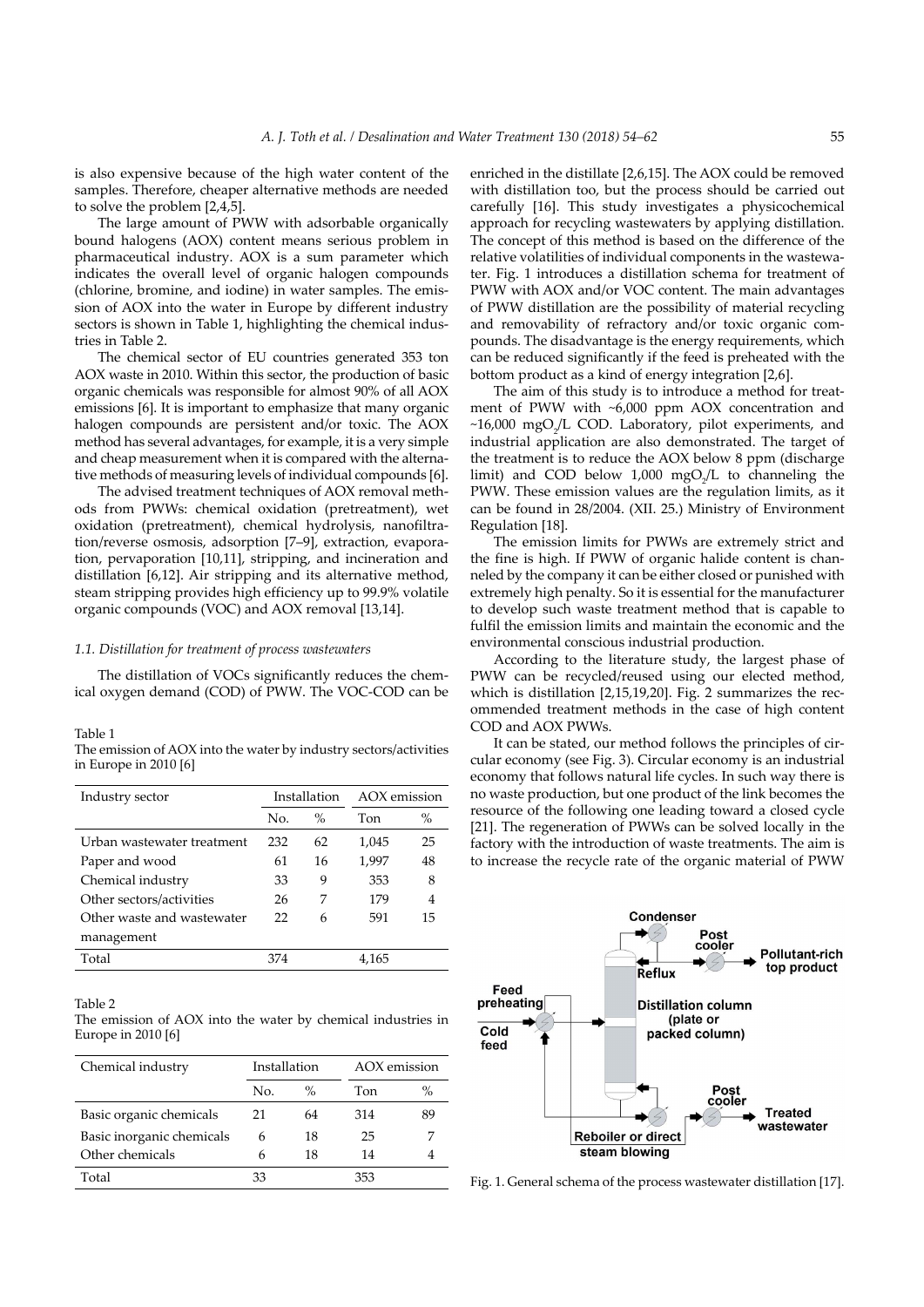and after that significantly less residual waste have to be disposed with incineration (cf. Fig. 2).

It is clear by now that the PWWs should be rather treated with physicochemical methods than with biological ones. In the case of PWW treatment, the most applicable physicochemical method is based on the differences of relative volatilities. In this case the volatile organic pollutants can be removed by heating.

Designing such a method is a process design activity. It needs creativity, innovation, experience, and simply to say engineering excellence.



Fig. 2. Strategy for process wastewater treatment methods [17]. *F*: feed, *D*: distillate, and *W*: bottom product.



Fig. 3. Flowsheet of circular economy [21].

#### **2. Materials and methods**

Table 3 contains the polluting compounds of real industrial PWW samples from pharmaceutical sector. The amount of dry substance is not significant, but the COD values are so far from the emission limit. It can be seen halogen components, methanol, acetone, and dry substance cause the high COD in initial PWW. Furthermore, the average density is  $1.02$  g/cm<sup>3</sup> and pH is 6.7. Continuous operations were examined, because of the large amount of PWW, which is 570 ton/year.

The distillation of PWW is containing organic solvents, especially halogenated organic compounds behave as the distillation of mixtures with limited solubility. 99.8% of AOX is dichloromethane (DCM), further halogen compounds in the PWW can be found in Table 4. DCM is a toxic volatile compound which is found in the wastewater and ground water and widely used as a solvent in chemical industry. It is potentially carcinogenic for humans and induces cancer in animals [12]. It can be determined, every pollution compound belongs to the group of VOC [22,23].

They form minimum boiling heterogeneous azeotropic with water [24,25]. Fig. 4 shows the vapor–liquid equilibrium (VLE) of DCM-water mixture.

It can be seen 98.5 wt.% DCM means the azeotropic point. With other words, steam distillation is taking place where the Raoult's law is not applicable, however, the sum of the partial pressure of the compounds determines the circumstances. It results in a temperature which is always below than 100°C in the PWW distillation.

The process design steps are based on mathematical modelling and experiments. The modelling helps to reduce the

Table 3 Main parameters of process wastewater samples

| Sample    |       | Feed composition (ppm) | Dry<br>substance | COD  |          |
|-----------|-------|------------------------|------------------|------|----------|
|           | AOX   | Methanol               | Acetone          | (%)  | (mgO,/L) |
| 1         | 5.720 | 2,330                  | 3,530            | 1.02 | 15,200   |
| 2         | 6,630 | 2,110                  | 3,580            | 0.59 | 14,800   |
| 3         | 5,390 | 1,980                  | 2,940            | 1.10 | 17,300   |
| 4         | 5,530 | 1,990                  | 3,450            | 0.33 | 15,300   |
| 5         | 6,570 | 2,050                  | 2,760            | 0.51 | 16,400   |
| Average   | 5,968 | 2,092                  | 3,252            | 0.71 | 15,800   |
| Deviation | 589   | 143                    | 375              | 0.33 | 1,027    |

Table 4 AOX components in PWW

| Component name       | CAS            | Ppm   | AOX% | Azeotropic<br>$T-bp$ ( $^{\circ}C$ ) |
|----------------------|----------------|-------|------|--------------------------------------|
| Dichloromethane      | 75-09-2        | 5,956 | 99.8 | 38.1                                 |
| Trichloroethylene    | 79-01-6        | 5.4   | 0.09 | 73.1                                 |
| 1,2-Dichloroethane   | $107 - 06 - 2$ | 3.0   | 0.05 | 71.6                                 |
| Chloroform           | 67-66-3        | 18    | 0.03 | 56.3                                 |
| Tetrachloroethylene  | 127-18-4       | 1.2   | 0.02 | 88.5                                 |
| Carbon tetrachloride | 56-23-5        | 0.6   | 0.01 | 66.8                                 |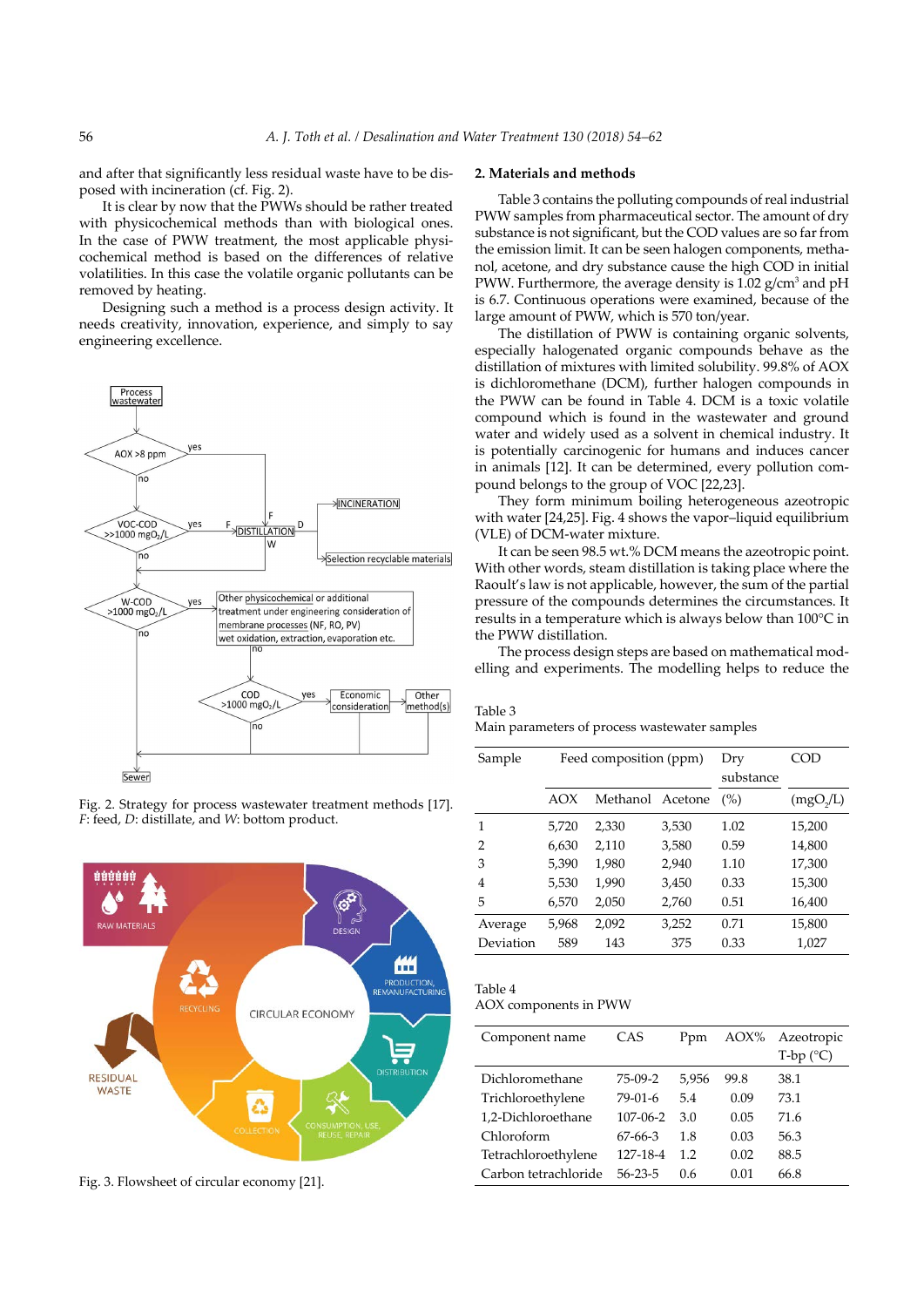

Fig. 4. Dichloromethane-water VLE diagram at 1 bar.

solution space and the promising alternatives can be selected. However, these alternatives must be tested and investigated by experiments. First, laboratory experiments and then experiments on the pilot plant scale were carried out.

Before the experiments, flowsheet simulations were carried out with flowsheet simulator (ChemCAD) to minimize the solution space, the required number of experiments and to find out the proper parameters of the unit operations. UNIQUAC method [26–29] was used for calculation of highly nonideal vapor-liquid equilibria. The optimal mass flow rates, reflux ratio, heating, and cooling requirements can also be determined [30]. Rectifying (upper) section is required for enrichment of AOX and other VOC-COD in PWW. The pollutant compounds must be also reduced with stripping (lower) section of column, so the PWW should be fed at the middle of the column.

Laboratory column was built to develop the treatment method (see Fig. 5).

The main parameters of the laboratory experimental column can be seen in Table 5. The column had 10 theoretical plates according to a measurement which was carried out with methanol-water mixture. The PWW feed was not preheated and the column heating was controlled with heating basket.

After the laboratory experiments pilot distillation had to be carried out to determine which industrial equipment can be designed [2]. Fig. 6 shows the pilot column for treatment of PWW.

The pilot column had 3 m high packing of Sulzer Mellapak 750 type structured packing, which was equivalent to 14 theoretical plates in our case. Direct injection of the steam was applied for the heating of the kettle type reboiler. In the pilot plant laboratory the feed was preheated with ultrathermostat but in the industrial design the heat integration was considered. Further information can be found in Table 6.



Fig. 5. Laboratory column in continuous operation [31].

| Table 5                              |  |
|--------------------------------------|--|
| Main parameters of laboratory column |  |

| Height of column   | $0.7 m + 0.65 m$       |
|--------------------|------------------------|
| Diameter of column | $0.04 \; \mathrm{m}$   |
| Type of packing    | Raschig-ring, 4 mm     |
| Pump               | Prominent GALA1005     |
| Theoretical plates | 10                     |
| Feed plate         | 5                      |
| Reflux timer       | Iludest RT-2           |
| Heating            | heating basket (300 W) |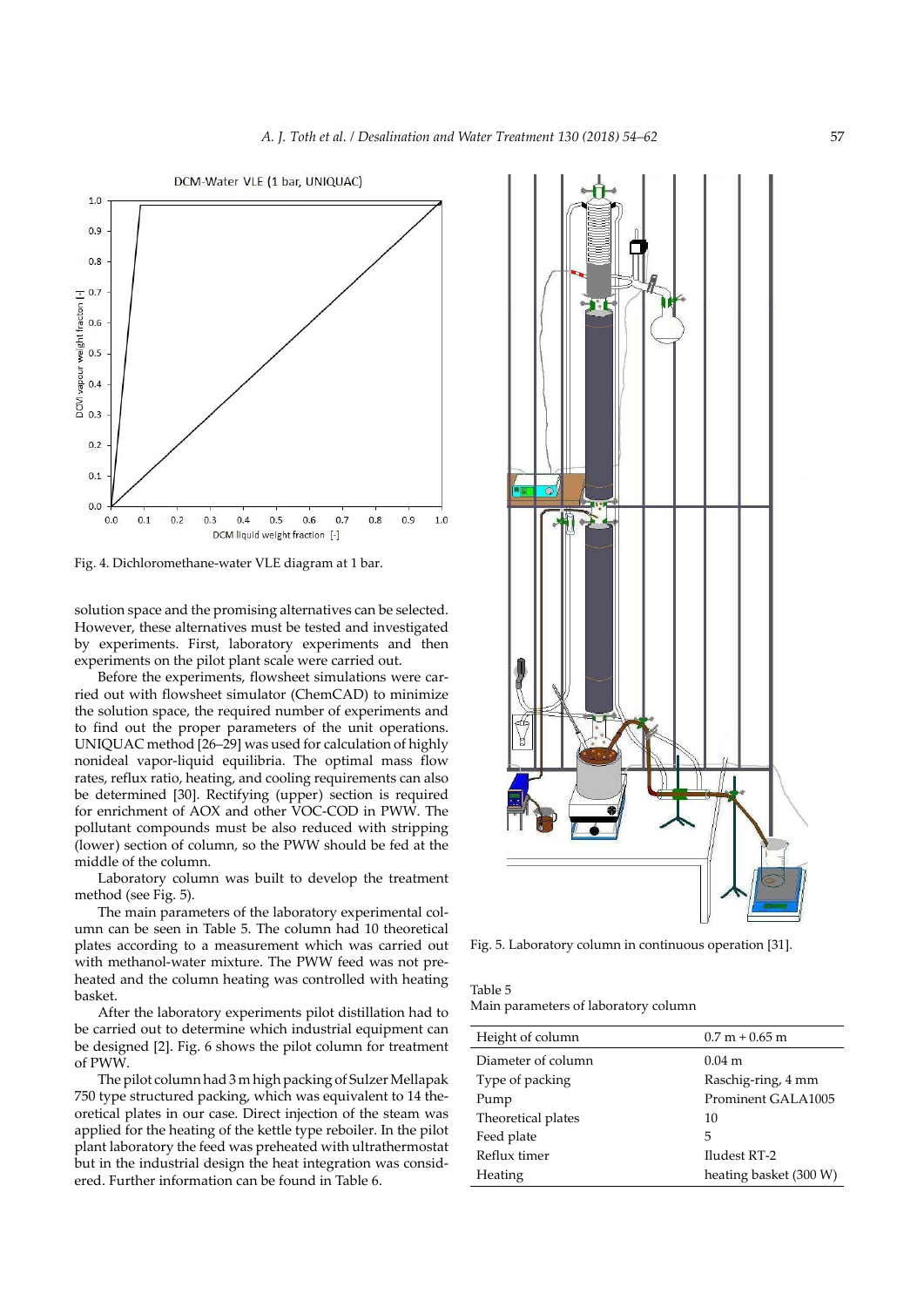

Fig. 6. Pilot column with direct steam injection [17].

| Table 6 |                                     |  |  |
|---------|-------------------------------------|--|--|
|         | Main parameters of the pilot column |  |  |

| Height of column   | $1.5 m + 1.5 m$                |
|--------------------|--------------------------------|
| Diameter of column | $0.07 \text{ m}$               |
| Type of packing    | Sulzer Mellapak 750            |
| Pump               | Prominent GALA1005             |
| Theoretical plates | 14                             |
| Feed plate         | 7                              |
| Reflux timer       | Iludest RT-2                   |
| Heating            | direct steam injection (2 bar) |

The laboratory and pilot experiments were carried out with same steps. First of all, the column was heated up with reboiler until constant distillate and bottom temperatures in total reflux mode, then PWW was fed into column in modelled stream, in parallel reflux controller was switched on 3–4 h steady state was examined all case of settings. Every half hour, during the experiments sampling was executed. Temperatures, mass, and component flowrates were also examined.

On the basis of our experimental results and observations an industrial distillation column was designed with



Fig. 7. Schematic figure of the industrial column.

17 theoretical plates and structured packing. The main parameters of the column can be seen in Fig. 7. The feed tray location was located at the middle of the column and even 500 L/h PWW can be treated. Direct steam of 2 bar was injected into the bottom. The implementation of measurement was the same with pilot column case from heating up the column to steady state. The steady state was reached within 2 h.

The pollutant content of the feed, distillate and bottom product were measured with Shimadzu GC2010Plus+AOC-20 autosampler gas chromatograph with an Agilent CP-SIL-5CB  $(30 \text{ m} \times 0.32 \text{ mm} \times 4.0 \text{ }\mu\text{m})$  column connected to a flame ionization detector and EGB HS 600 headspace apparatus was used for sample preparation. The injector and detector were thermostated to 250°C and the column temperature was kept at 60°C. Pressure of carrier nitrogen, air and hydrogen gases were kept at 120, 60, and 50 kPa. The AOX was determined with Mitsubishi TOX-100 apparatus and the COD was measured by ISO 6060:1991.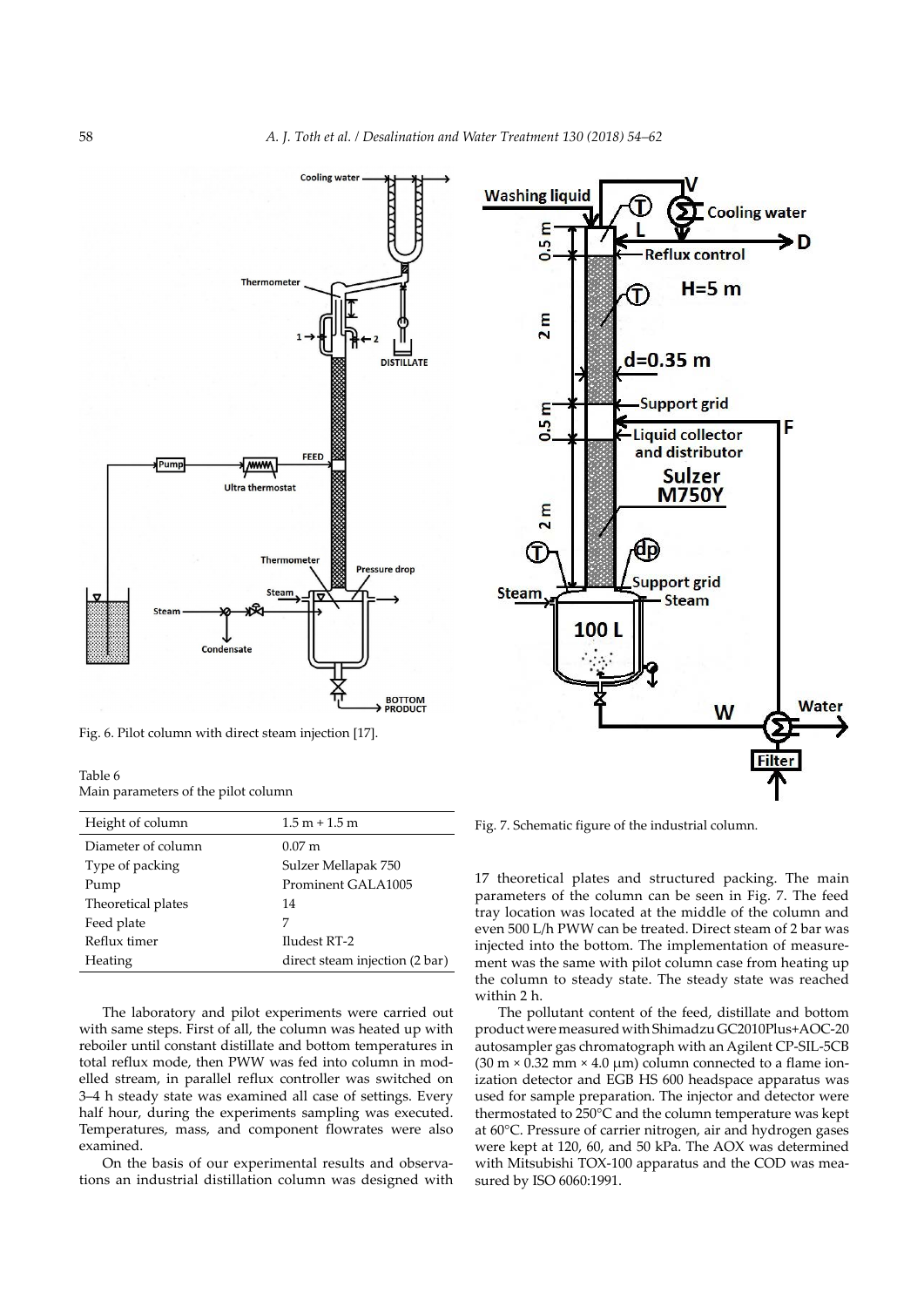## **3. Results and discussion**

# *3.1. Experimental evaluation*

In the evaluation part, the best available results are presented. Tables 7 and 8 show the optimized simulated tests and their measured results. It can be seen that the dry substance left in the bottom product, it was not detected in distillate. The simulation verification can be taken with objective function (OF), which is minimized the deviation of the simulated and the measured values.

$$
\text{OF} = \sum_{i=1}^{n} \left( \frac{D \text{ or } W_{\text{measured}} - D \text{ or } W_{\text{simulated}}}{D \text{ or } W_{\text{measured}}} \right)^2 \tag{1}
$$

The standard deviations (SDV) of measured data are also given in Tables 7, 8, and 10. The comparison shows the accuracy also in laboratory, pilot, and industrial cases.

Table 9 represents the measured results of laboratory and pilot experiments too.

It can be seen, the AOX concentration of the PWW can be reduced below 8 ppm with applying continuous

distillation experiments. 63% reduction in initial COD value can be reached with laboratory experiment and 90% applying pilot column, but the value is above the emission limit  $(1,000 \text{ mgO}_2/L)$  yet. The results of pilot experiment in the case of pollutant compositions and COD of PWW are more favorable because the condensation steam can dilute the bottom product and it can reduce further the COD and AOX [2]. The reflux ratio can be kept between 10 and 20 but at low distillate flow (1.5% and 3% of the feed) it does not result in a high reflux flow rate. Examining the streams, it can be determined the mass balance error can be kept under 2% in both cases.

#### *3.2. Industrial implementation of AOX and VOC-COD removal column*

Tables 10 and 11 show the results of industrial column test.

It can be seen the AOX was below detection limit (b. d. l.) and COD was also below the emission limit in bottom product (*W*). Furthermore, mass balance error can be kept under 2%.

After our modelling and experiments it can be stated, that in the case of the volatile organic pollutants can be removed

Table 7 Comparison of modelling and experimental results in the case of laboratory column

| Laboratory column      | Feed  | Simulated data |       | Measured data |          |        |          |          | OF         |  |
|------------------------|-------|----------------|-------|---------------|----------|--------|----------|----------|------------|--|
|                        |       | D              | W     | D             | D-SDV    | W      | W-SDV    | D        | W          |  |
| $AOX$ (m/m%)           | 0.60  | 95.95          | 0.001 | 95.92         | 0.02     | 0.0006 | 0.0001   | 1.18E-07 | 4.44E-01   |  |
| Methanol $(m/m%)$      | 0.21  | 0.042          | 0.032 | 0.045         | 0.004    | 0.038  | 0.004    | 4.43E-03 | 2.49E-02   |  |
| Acetone $(m/m%)$       | 0.33  | 0.001          | 0.077 | 0.013         | 0.001    | 0.043  | 0.02     | 8.56E-01 | $6.25E-01$ |  |
| Water $(m/m%)$         | 98.16 | 4.004          | 99.18 | 4.022         | 0.03     | 99.21  | 0.01     | 1.98E-05 | 8.19E-08   |  |
| Dry substance $(m/m%)$ | 0.71  | $\mathbf{0}$   | 0.71  | 0             | $\Omega$ | 0.71   | $\theta$ | 0        |            |  |
| $T$ (°C)               | 20    | 35.6           | 99.9  | 35.2          | 0.01     | 99.9   | 0.01     | 1.29E-04 | $\Omega$   |  |

# Table 8

Comparison of modelling and experimental results in the case of pilot column

| Pilot column           | Feed  | Simulated data |        | Measured data |          |        |          | OF       |            |
|------------------------|-------|----------------|--------|---------------|----------|--------|----------|----------|------------|
|                        |       | D              | W      | D             | D-SDV    | W      | W-SDV    | D        | W          |
| $AOX$ (m/m%)           | 0.60  | 96.04          | 0.0003 | 95.99         | 0.04     | 0.0002 | 0.0001   | 2.41E-07 | 2.50E-01   |
| Methanol $(m/m%)$      | 0.21  | 0.017          | 0.009  | 0.016         | 0.002    | 0.012  | 0.003    | 7.72E-03 | $6.25E-02$ |
| Acetone $(m/m%)$       | 0.33  | 3.51E-05       | 0.011  | 0.007         | 0.001    | 0.015  | 0.006    | 9.90E-01 | 8.22E-02   |
| Water $(m/m%)$         | 98.16 | 3.945          | 99.27  | 3.987         | 0.2      | 99.26  | 0.3      | 1.09E-04 | 5.26E-09   |
| Dry substance $(m/m%)$ | 0.71  | $\Omega$       | 0.71   | $\Omega$      | $\Omega$ | 0.71   | $\Omega$ | 0        |            |
| $T$ (°C)               | 30    | 36.9           | 99.9   | 36.5          | 0.01     | 99.9   | 0.01     | 1.20E-04 | $\theta$   |

#### Table 9

Results of laboratory and pilot experiments

| Experiment | Stream     |            |            | $R(-)$ | PWW composition (W) |                |               |                             |
|------------|------------|------------|------------|--------|---------------------|----------------|---------------|-----------------------------|
|            | $F$ (kg/h) | $D$ (kg/h) | $W$ (kg/h) |        | AOX (ppm)           | Methanol (ppm) | Acetone (ppm) | $COD$ (mgO <sub>2</sub> /L) |
| Laboratory | 1.03       | 0.015      | 1.004      | 20     |                     | 380            | 430           | 5,810                       |
| pilot      | 5.00       | 0.16       | 4.75       |        |                     | 120            | 150           | 1,640                       |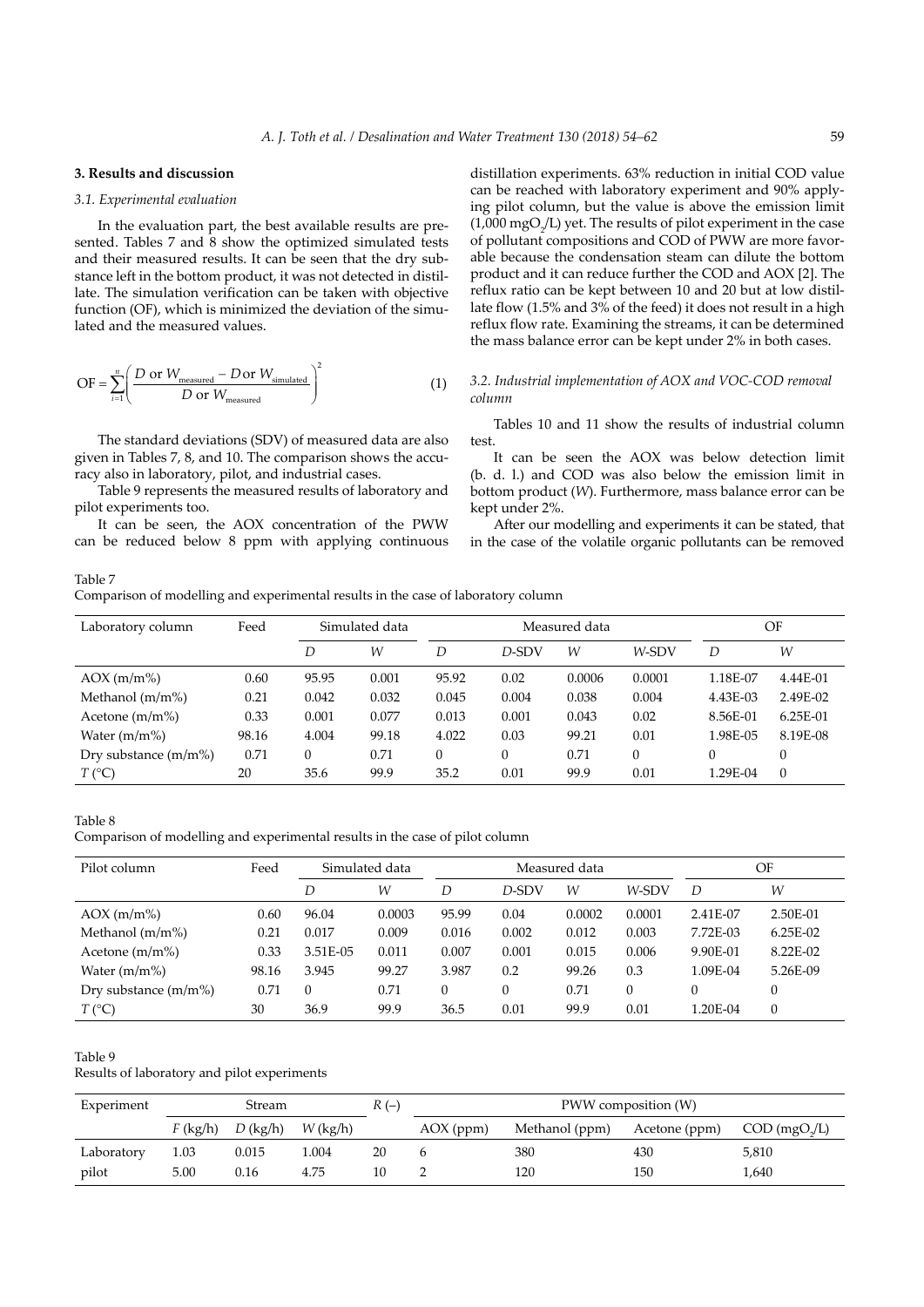| Industrial column       | Feed  | Simulated data |          | Measured data |       |          | OF                       |          |                   |
|-------------------------|-------|----------------|----------|---------------|-------|----------|--------------------------|----------|-------------------|
|                         |       | D              | W        | D             | D-SDV | W        | W-SDV                    | D        | W                 |
| $AOX$ (m/m%)            | 0.60  | 95.99          | 0.00001  | 95.91         | 0.03  | b. d. l. | $\overline{\phantom{0}}$ | 6.96E-07 | $\qquad \qquad -$ |
| Methanol $(m/m)$        | 0.21  | 0.016          | 0.004    | 0.015         | 0.001 | 0.005    | 0.001                    | 4.44E-03 | 4.00E-02          |
| Acetone $(m/m%)$        | 0.33  | 3.28E-05       | 3.60E-02 | 0.084         | 0.04  | 0.009    | 0.003                    | 9.99E-01 | $8.99E + 00$      |
| Water $(m/m%)$          | 98.16 | 3.994          | 99.25    | 3.991         | 0.3   | 99.28    | 0.04                     | 5.53E-07 | 6.86E-08          |
| Dry substance $(m/m\%)$ | 0.71  | $\Omega$       | 0.71     | $\theta$      | 0     | 0.71     | 0                        |          | $\theta$          |
| $T({}^{\circ}C)$        | 30    | 36.7           | 99.9     | 36.3          | 0.01  | 99.9     | 0.01                     | 1.21E-04 | $\Omega$          |

Table 10

Comparison of modelling and experimental results in the case of industrial column (b. d. l.: below detection limit)

Table 11

Results of industrial measurements (b. d. l.: below detection limit)

| <b>Stream</b> |                            |     | R | PWW composition (W)   |                                   |    |                    |  |
|---------------|----------------------------|-----|---|-----------------------|-----------------------------------|----|--------------------|--|
| F             | D                          | W   |   |                       | $(\neg)$ AOX Methanol Acetone COD |    |                    |  |
|               | $(kg/h)$ $(kg/h)$ $(kg/h)$ |     |   |                       | $(ppm)$ $(ppm)$                   |    | $(ppm)$ $(mgO2/L)$ |  |
| 510           |                            | 497 |   | $10 \text{ h}$ d 1 50 |                                   | 90 | 500                |  |

| able |  |
|------|--|
|------|--|

Cost parameters of the apparatus [33]

| Investment cost  | 355 000 USD     |
|------------------|-----------------|
| Operating cost/y | 73 000 USD      |
| Savings/y        | 267 000 USD     |
| Payback time     | 1 year 10 month |

with heating. Modelling and experiments prove that the best solution is based on the application of steam as heat source that stripes out the VOC. Special attention is given to the organic halides because this is the only way to remove them. Such treatment is carried out in a rectification column and the top vapor stream is condensed, after that a part of the condensate is taken away, distillate, and partially refluxed back into the column.

With this method we can get the treated PWW in the bottom of the rectification column having less pollutants than the emission limit. In the top, the distillate, the polluting organic compounds can be obtained in high concentration. As far as the organic halides are considered our method is the only way to remove them.

Every kind of possible PWW was tested and a flexible rectification column was designed. Flexibility means, that the column should be able to operate in a wide range of wastewater loads. On the basis of laboratory and pilot plant experiments the proper rectification column was planned and completed. Industrial experts were involved into the design and implementation steps so the column can operate according to the expectations.

Key points of efficiency and economic aspects of our industrial process are highlighted, as follows.

## *3.2.1. Novelty, innovative engineering solutions of the method and apparatus*

The condensing steam dilutes the bottom product and reduces the AOX and also COD below the emission limit. The

halogen compounds are below the detection limit and COD is measured  $\sim 500 \text{ mgO}_2/\text{L}$  in PWW, so the sewer requirements of water are satisfied. Another unique feature of this method is that there is no need for designing a kettle/reboiler separate from the column, because direct steam injection can be applied for the heating of the kettle [2].

- On the other hand, the heat integration can reduce the energy demands, only 25 kg/h steam is required for the process. The hot effluent wastewater is used for feed preheating, thus this separation process involves 90% energy savings.
- Last, but not least, the distillate can be utilized in other plant after a simple phase separation, as DCM solvent because the column has rectifying section. So the process can adapt to circular economy concept with this recycle/ reuse option.

# *3.2.2. Economic and social benefits of the method and apparatus*

- Very high wastewater fee must be paid, if this PWW is channeled without any treatment by pharmaceutical company, so there is essential for the manufacturer to develop waste treatment method to just the maintenance of its industrial production.
- The process of calculating of the wastewater fee can be found in 220/2004. (VII. 21) Government Regulation, Annex 2 [32]. It can be read that the specific penalty factor of AOX is an outstanding value, that is, 250\$/kg to comparison, there is 0.25\$/kg in the case of COD emission.
- The economic benefits of the apparatus are supported by concrete data [33]. The investment cost of the optimized process was calculated according to the cost correlations of Douglas [34] with current M&S index. Investment costs of the distillation depend on different parameters: heat duties, the sizes of the column and heat exchangers, pump cost, and purity of the products. The operating costs contain the annual costs of the steam and water consumption. 8,000 h/year continuous operation was selected for the calculation of the operating cost. 10-year amortization of investment cost was assumed for the total cost estimation [35]. The above-mentioned heat integration and lower steam consumption result favorable operating cost. Table 10 shows that, the column's payback time is only less than 2 years.
- The real benefit of the pharmaceutical company is even greater, because more different PWWs can be treated as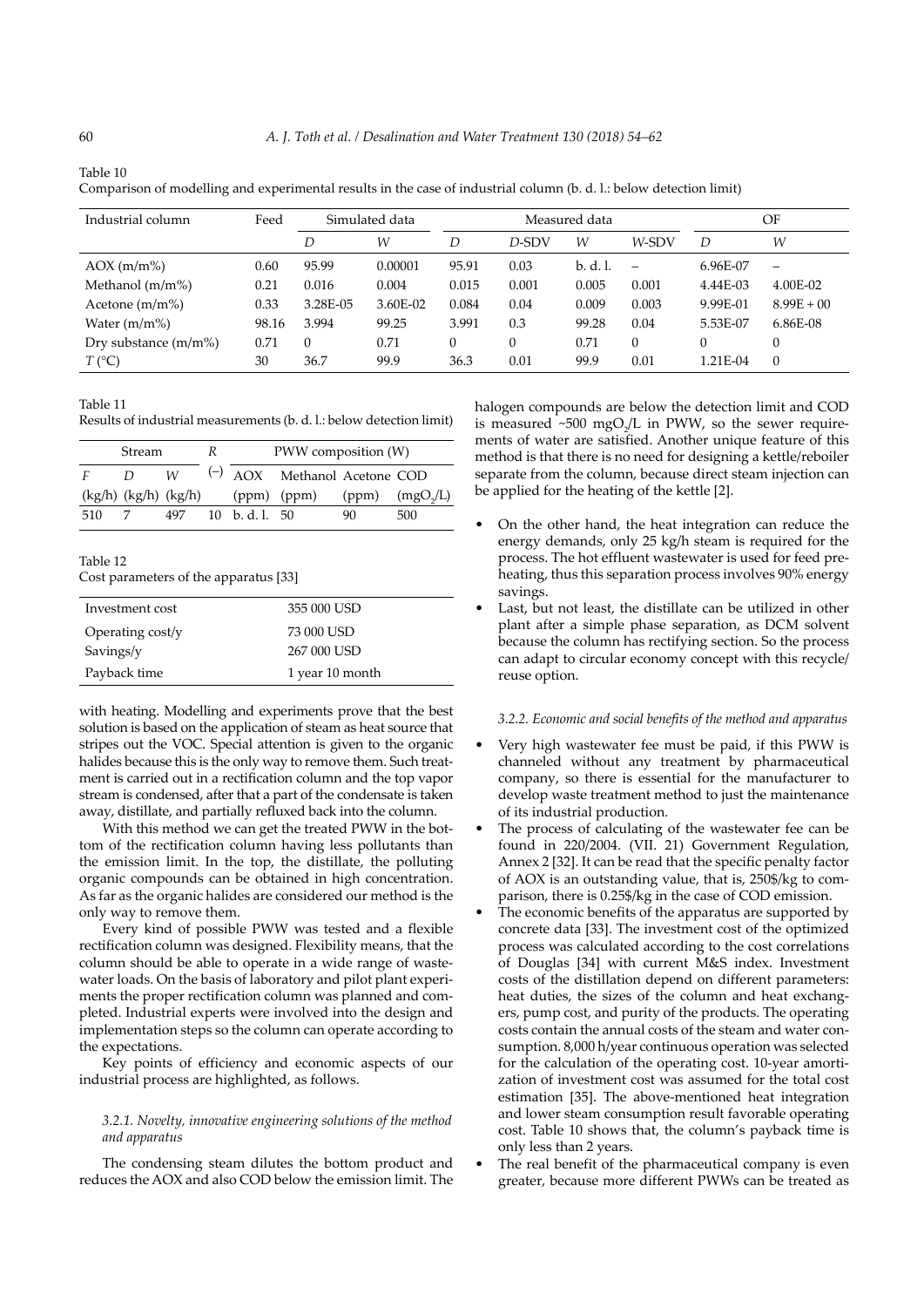well with this apparatus, especially it is suitable for alcohols (meanly methanol and ethanol) removal and recycling from water based mixtures.

After installation process, another 4 columns were built according to this method, which indicate the success of the procedure. These columns operate successfully and economically in the chemical industry still today. We have three pharmaceuticals and one petrochemical references, the presented one in this text can be the only one in our public tender, which can demonstrate the technology.

It has to be stated that each case should be examined individually and experimentally since the dissolved substance can cause fouling in the column. Laboratory and pilot experiments are necessary to study the real vapor-liquid equilibria of PWW. Therefore, it is difficult to give the general limitations of the proposed method because it is different for every PWW case.

#### **4. Conclusion**

In the different process industries special PWWs arise that contain significant amount of organic compounds, among them organic halides. These compounds have a significant effect on the environment and only physicochemical methods can be considered as treatment. Applying steam to stripping out the pollutants, the PWWs can be cleaned until the discharge limit and the polluting materials can be gained as product of the method. For this purpose a rectification column with enough flexibility is designed based on modelling and experiments. Industrial case study proves that the method can be successfully applied fulfilling the principle of the circular economy.

The column in the industry is currently operating far above the expectations. Huge practical and engineering considerations have resulted in this success of the developed novel method. The DCM and AOX concentration of bottom product is under the detection limit because the application of direct steam results in a dilution effect. The distillate, after a simple phase separation, can be utilized in other plants as DCM solvent. Heat integration reduces the energy demands and the operating costs. The hot effluent wastewater is used for feed preheating thus this separation process enables 90% energy savings. The payback time of the column is less than 2 years.

The waste treatment can be achieved locally in the factory and the chemical sector can be driven toward the circular economy. Because of the reuse of materials the cycle of manufacturing processes can be closed. The featured method reflects to the popular "think globally, act locally" slogan.

## **Acknowledgments**

The authors would like to acknowledge the financial support of János Bolyai Research Scholarship of the Hungarian Academy of Sciences, Swiss-Hungarian Cooperation Programme – SH 7/2/14 and OTKA 112699 project. This research was supported by the European Union and the Hungarian State, cofinanced by the European Regional Development Fund in the framework of the GINOP-2.3.4- 15-2016-00004 project, aimed to promote the cooperation between the higher education and the industry and the ÚNKP-18-4-BME-209 New National Excellence Program of the Ministry of Human Capacities.

# **Symbols**

|         | Diameter of the column |
|---------|------------------------|
| D       | Distillate             |
| F       | Feed                   |
| Н       | Height of the column   |
| No.     | Number                 |
| R       | Reflux ratio           |
| T       | Temperature, °C        |
| $T$ -bp | Boiling point, °C      |
|         | Bottom product         |
|         |                        |

# **Abbreviations**

| AOX        |          | Adsorbable organically bound halogens, ppm  |
|------------|----------|---------------------------------------------|
| b. d. l.   |          | Below detection limit                       |
| <b>COD</b> |          | Chemical oxygen demand, mgO <sub>2</sub> /L |
| DCM        |          | Dichloromethane                             |
| OF         |          | Objective function                          |
| ppm        |          | Parts per million                           |
| <b>PWW</b> | $\equiv$ | Process wastewater                          |
| <b>SDV</b> |          | Standard deviation                          |
| <b>VLE</b> |          | Vapor-liquid equilibrium                    |
| VOC        |          | Volatile organic compounds                  |
|            |          |                                             |

#### **References**

- [1] P. Mizsey, Waste reduction in the chemical industry: a two level problem, J. Hazard. Mater., 37 (1994) 1–13.
- [2] A.J. Toth, F. Gergely, P. Mizsey, Physicochemical treatment of pharmaceutical wastewater: distillation and membrane processes, Period. Polytech. Chem., 55 (2011) 59–67.
- [3] I.N. Bhakta, Handbook of Research on Inventive Bioremediation Techniques, IGI Global, Hershey, PA, 2017.
- [4] M.C. Belis-Bergouignan, V. Oltra, M. Saint Jean, Trajectories towards clean technology: example of volatile organic compound emission reductions, Ecol. Econ., 48 (2004) 201–220.
- [5] M. Getzner, The quantitative and qualitative impacts of clean technologies on employment, J. Cleaner Prod., 10 (2002) 305–319.
- [6] T. Brinkmann, G.G. Santonja, H. Yükseler, S. Roudier, L.D. Sancho, Best Available Techniques (BAT) Reference Document for Common Waste Water and Waste Gas Treatment/Management Systems in the Chemical Sector, Industrial Emissions Directive, 2010/75/EU, Integrated Pollution Prevention and Control, JRC Science for Policy Report, 2016, Available at: http://eippcb.jrc. ec.europa.eu/reference/BREF/CWW\_Bref\_2016\_published.pdf.
- [7] A. Bhatnagar, W. Hogland, M. Marques, M. Sillanpää, An overview of the modification methods of activated carbon for its water treatment applications, Chem. Eng. J., 219 (2013) 499–511.
- [8] D. Das, V. Gaur, N. Verma, Removal of volatile organic compound by activated carbon fiber, Carbon, 42 (2004) 2949–2962.
- [9] C. Moreno-Castilla, Adsorption of organic molecules from aqueous solutions on carbon materials, Carbon, 42 (2004) 83–94.
- [10] S.X. Liu, L.M. Vane, M. Peng, Theoretical analysis of concentration polarization effect on VOC removal by pervaporation, J. Hazard. Sub. Res., 4 (2004) 1–21.
- [11] B. Smitha, D. Suhanya, S. Sridhar, M. Ramakrishna, Separation of organic–organic mixtures by pervaporation—a review, J. Membr. Sci., 241 (2004) 1–21.